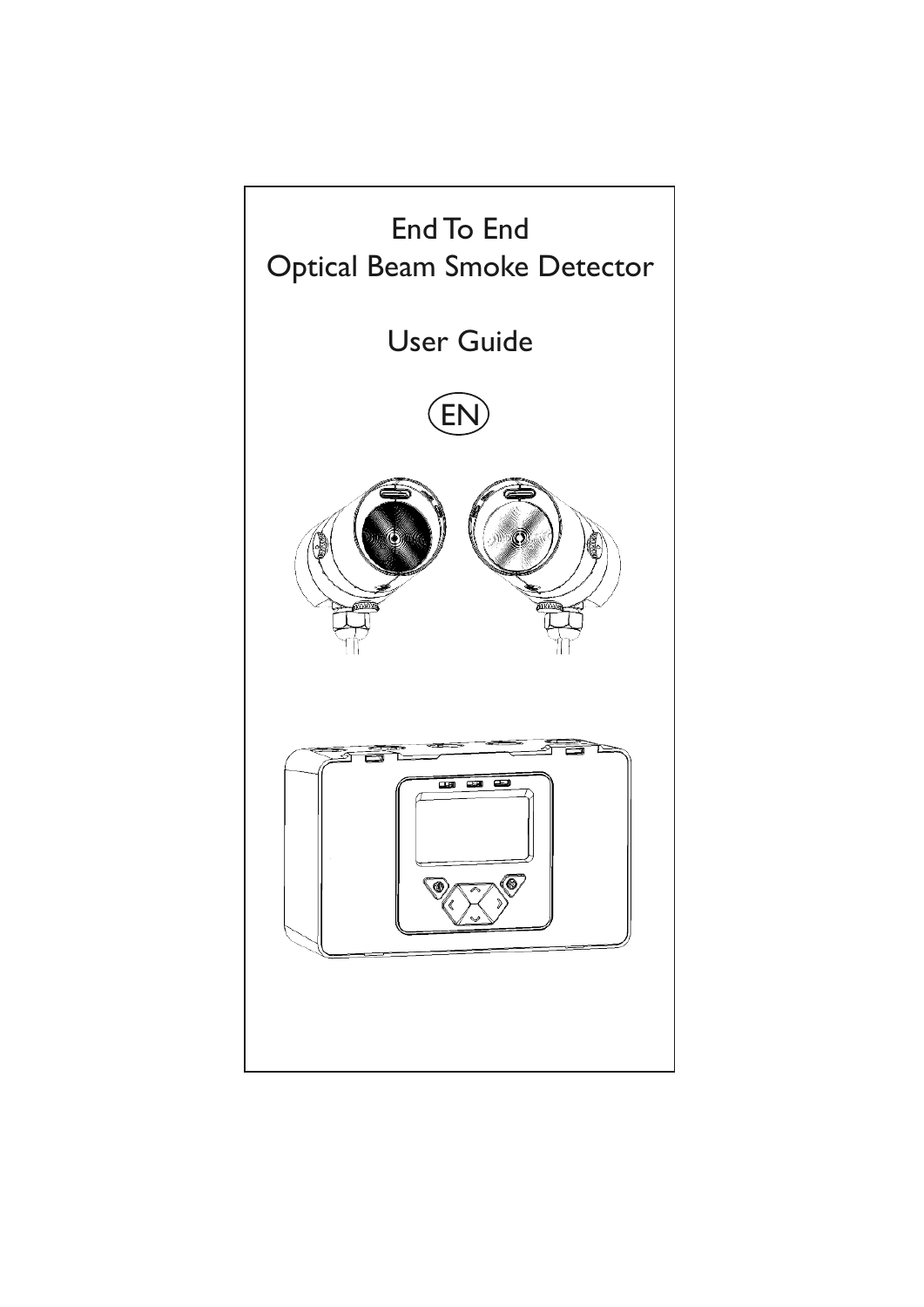## **1.General Information**



Ensure clear line of sight from Receiver to Transmitter



- **IMPORTANT NOTE: The infrared beam path MUST be kept clear of obstructions at all times! Failure to comply may result in the system initiating a Fire or Fault signal.**
- All installations should comply with local regulations
- For installations approved to UL 268 refer to NFPA 72 for installation guidance. In such installations, it is advised that the maximum distance of Transmitter and Receiver from the ceiling must be 10% of the distance between floor and ceiling
- Ensure a clear line of sight from Receiver to Transmitter
- Mount on solid surfaces (structural wall or girder) and ensure fixing is rigid
- Position beam as high as possible, but with a minimum distance of 30cm from Receiver/Transmitter to ceiling
- Mount Receiver and Transmitter directly opposite each other
- Do NOT position where personnel or objects can enter the beam path
- Do NOT install the Transmitter or Receiver in environments where condensation or icing are likely to occur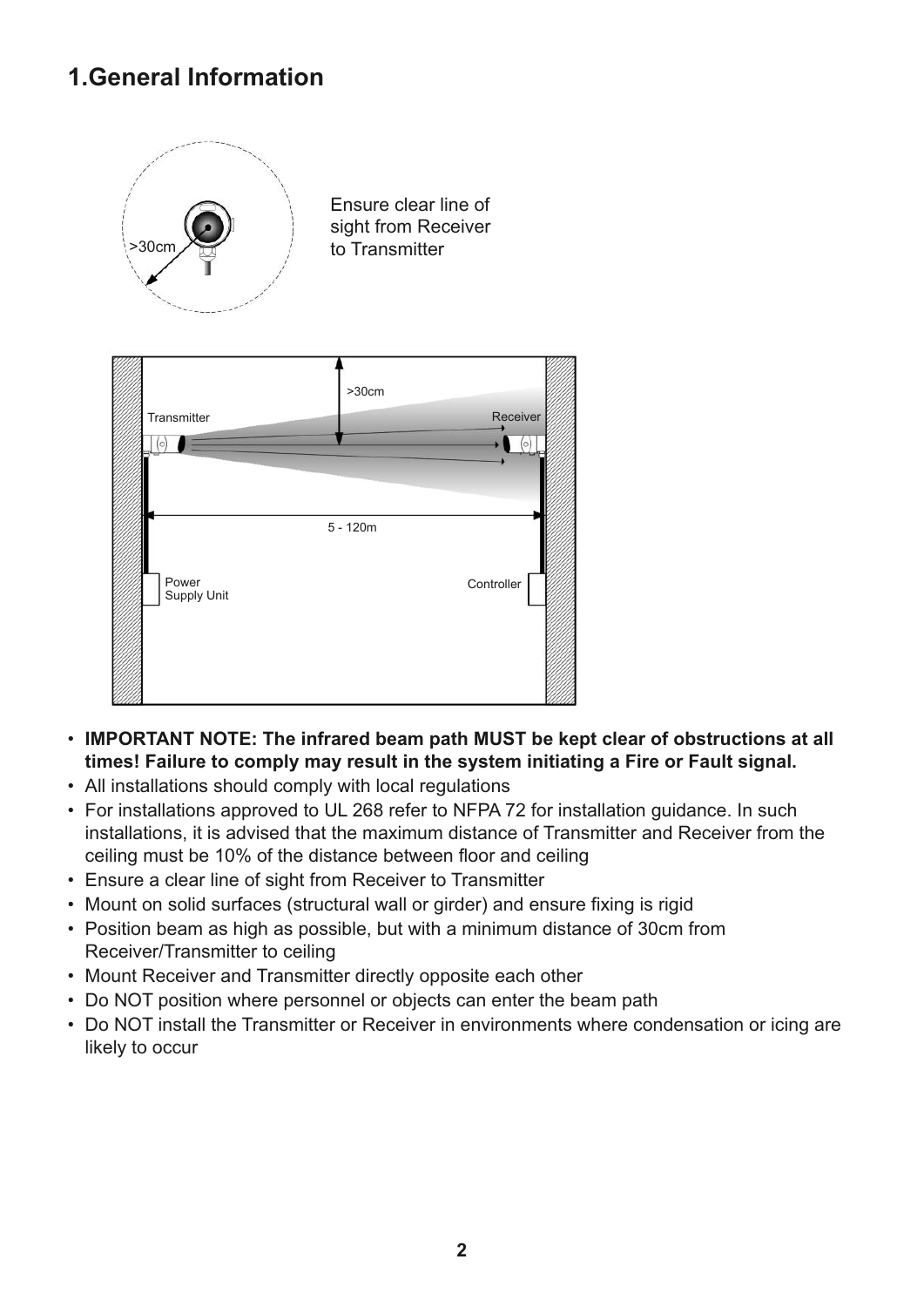## **2. Wiring Diagrams**

Wiring two Receivers onto two zones:



For connection of two Receivers to one zone:



- Note 1: This component is the fire resistor. Its value is specified by the Fire Control Panel manufacturer. For U.S. installations it is typically a short circuit
- ALWAYS use a separate 2-core cable for each Receiver head
- CAUTION: For system monitoring Do not use looped wire under any terminals. Break wire run to provide monitoring of connections
- Components not supplied:
	- End Of Line ('EOL') component supplied by Fire Control Panel manufacturer
	- Fire Resistor
- After installation, check operation of Fire and Fault connection on Fire Panel
- Apply a voltage of 5V to 40V to 'EXT RST' contact for at least 2 seconds to clear a latched fire condition
- For wiring to other types of Fire Control Panel, or to wire multiple Controllers onto one Zone, refer to additional installation instructions supplied with the product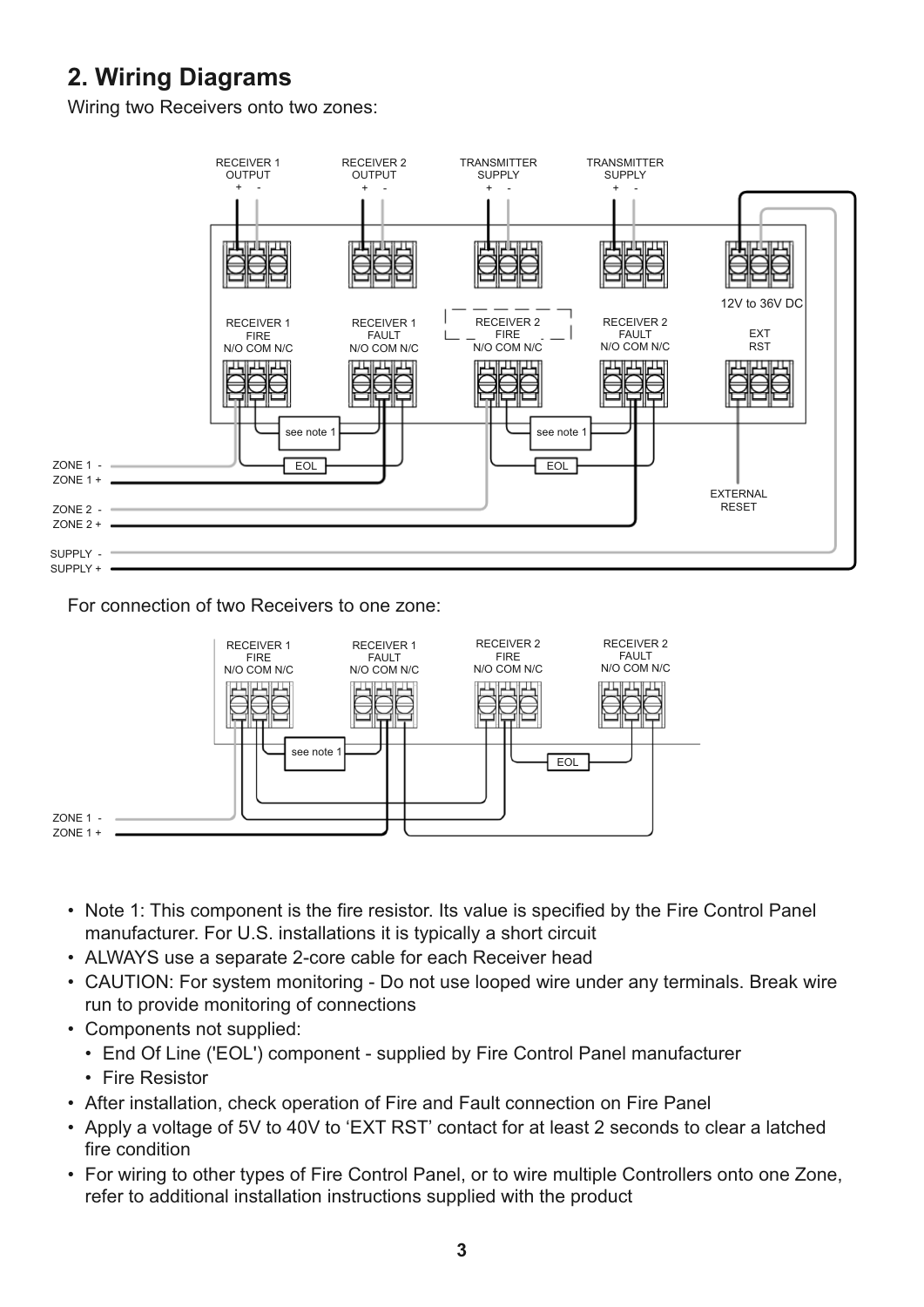## **3. Fitting the Product**



LED indicator must face downward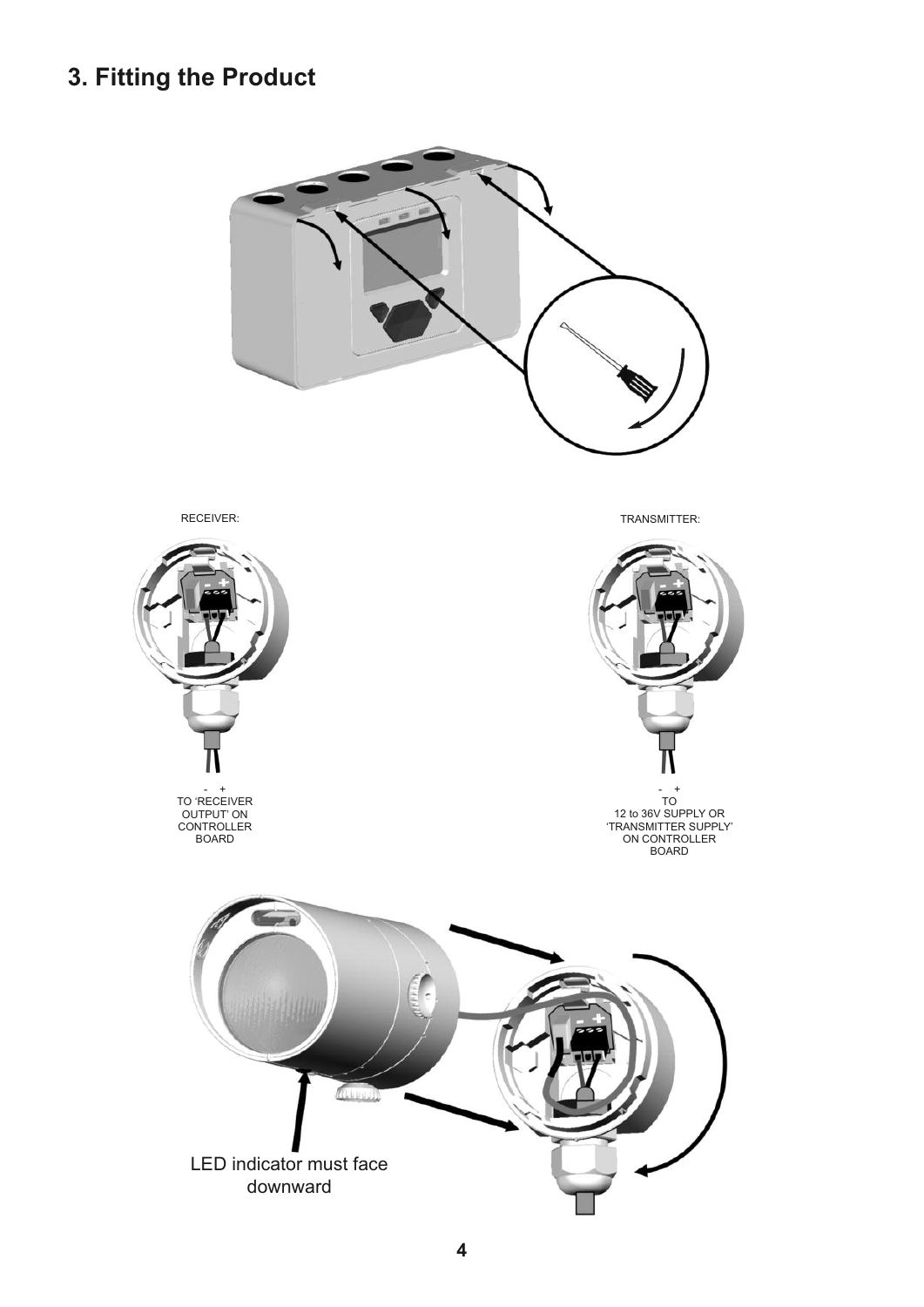### **4. Apply Power**

**NOTE: One System Controller can be used to control and monitor up to two Receiver heads. The '#' symbol in this guide is used to represent the number of the Receiver currently selected (1 or 2).**



• Receivers are not found (normal at this stage):



• Commissioned System:

• Receivers have been found but not commissioned:

• Communications fault, or no Receiver connected:

$$
\left[\begin{array}{c}\n\begin{array}{ccc}\n\sqrt{2} & \mathbf{1} & \mathbf{1} & \mathbf{1} & \mathbf{1} \\
\mathbf{1} & \mathbf{1} & \mathbf{1} & \mathbf{1} \\
\mathbf{1} & \mathbf{1} & \mathbf{1} & \mathbf{1} \\
\mathbf{1} & \mathbf{1} & \mathbf{1} & \mathbf{1} \\
\mathbf{1} & \mathbf{1} & \mathbf{1} & \mathbf{1} \\
\mathbf{1} & \mathbf{1} & \mathbf{1} & \mathbf{1} \\
\mathbf{1} & \mathbf{1} & \mathbf{1} & \mathbf{1} \\
\mathbf{1} & \mathbf{1} & \mathbf{1} & \mathbf{1} \\
\mathbf{1} & \mathbf{1} & \mathbf{1} & \mathbf{1} \\
\mathbf{1} & \mathbf{1} & \mathbf{1} & \mathbf{1} \\
\mathbf{1} & \mathbf{1} & \mathbf{1} & \mathbf{1} \\
\mathbf{1} & \mathbf{1} & \mathbf{1} & \mathbf{1} \\
\mathbf{1} & \mathbf{1} & \mathbf{1} & \mathbf{1} \\
\mathbf{1} & \mathbf{1} & \mathbf{1} & \mathbf{1} \\
\mathbf{1} & \mathbf{1} & \mathbf{1} & \mathbf{1} \\
\mathbf{1} & \mathbf{1} & \mathbf{1} & \mathbf{1} \\
\mathbf{1} & \mathbf{1} & \mathbf{1} & \mathbf{1} \\
\mathbf{1} & \mathbf{1} & \mathbf{1} & \mathbf{1} \\
\mathbf{1} & \mathbf{1} & \mathbf{1} & \mathbf{1} \\
\mathbf{1} & \mathbf{1} & \mathbf{1} & \mathbf{1} \\
\mathbf{1} & \mathbf{1} & \mathbf{1} & \mathbf{1} \\
\mathbf{1} & \mathbf{1} & \mathbf{1} & \mathbf{1} \\
\mathbf{1} & \mathbf{1} & \mathbf{1} & \mathbf{1} \\
\mathbf{1} & \mathbf{1} & \mathbf{1} & \mathbf{1} \\
\mathbf{1} & \mathbf{1} & \mathbf{1} & \mathbf{1} \\
\mathbf{1} & \mathbf{1} & \mathbf{1} & \mathbf{1} \\
\mathbf{1} & \
$$



$$
\int_{\mathbf{a}^n} \mathbf{E} - \mathbf{B} \mathbf{I}
$$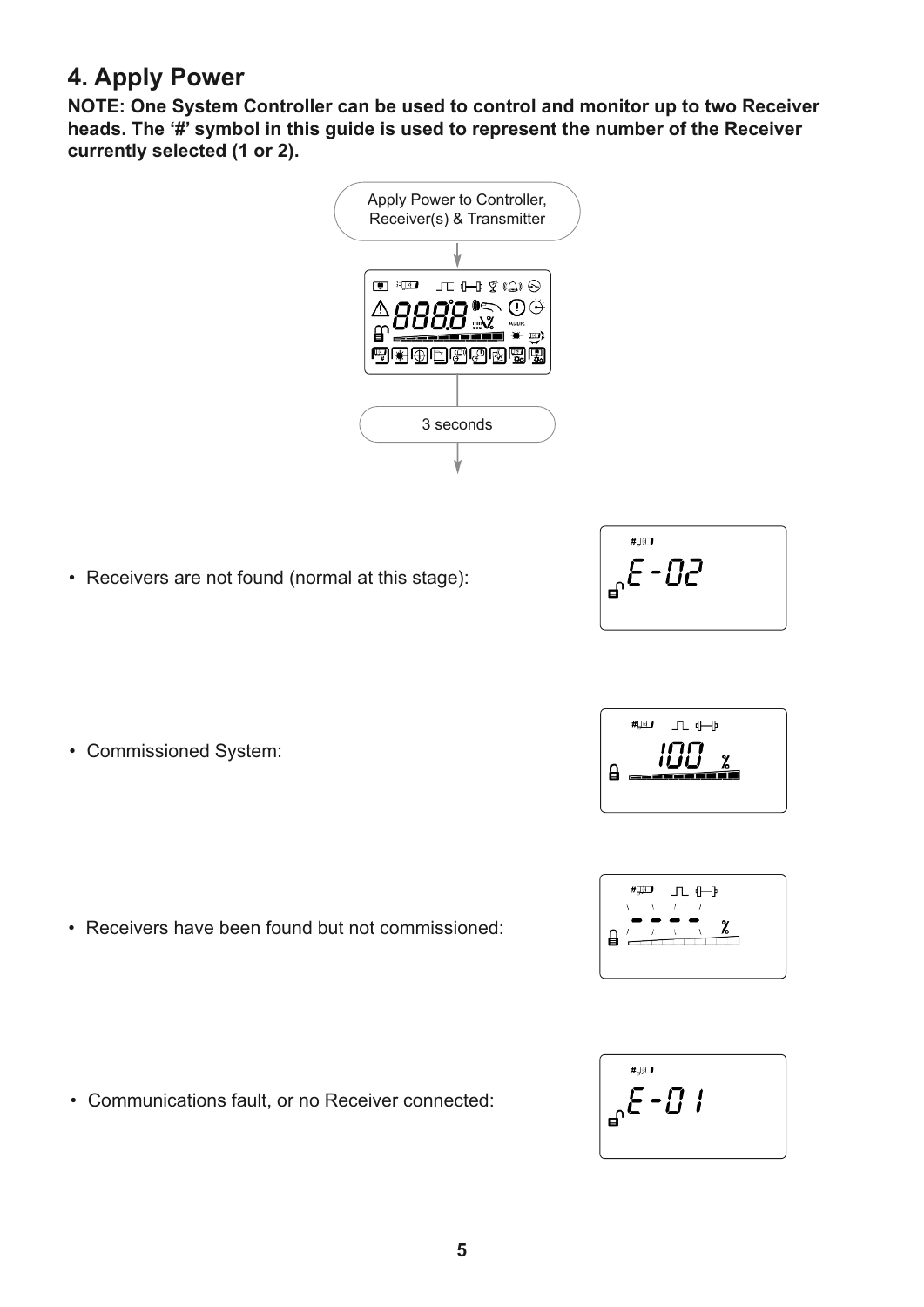### **5. Enter Pass Code to Access Engineering Menu**

Press √ to enter PASS CODE SCREEN in USER MENU



Default Pass Code: **1 2 3 4**

 $\odot$   $\odot$ Change digit

 $\odot$   $\odot$ Move between digits

Accept

- An incorrect Pass Code will return the display to the Pass Code entry screen
- Three incorrect attempts will lock access for three minutes

#### **6. Finding Receivers**

• Perform 'Find' during initial installation, or when adding or removing Receivers



- Press  $\blacklozenge$  to enable 'Found' Receivers
- Any unused Receiver channels are switched off
- Press  $\mathsf{\times}$  to re-scan if the number is incorrect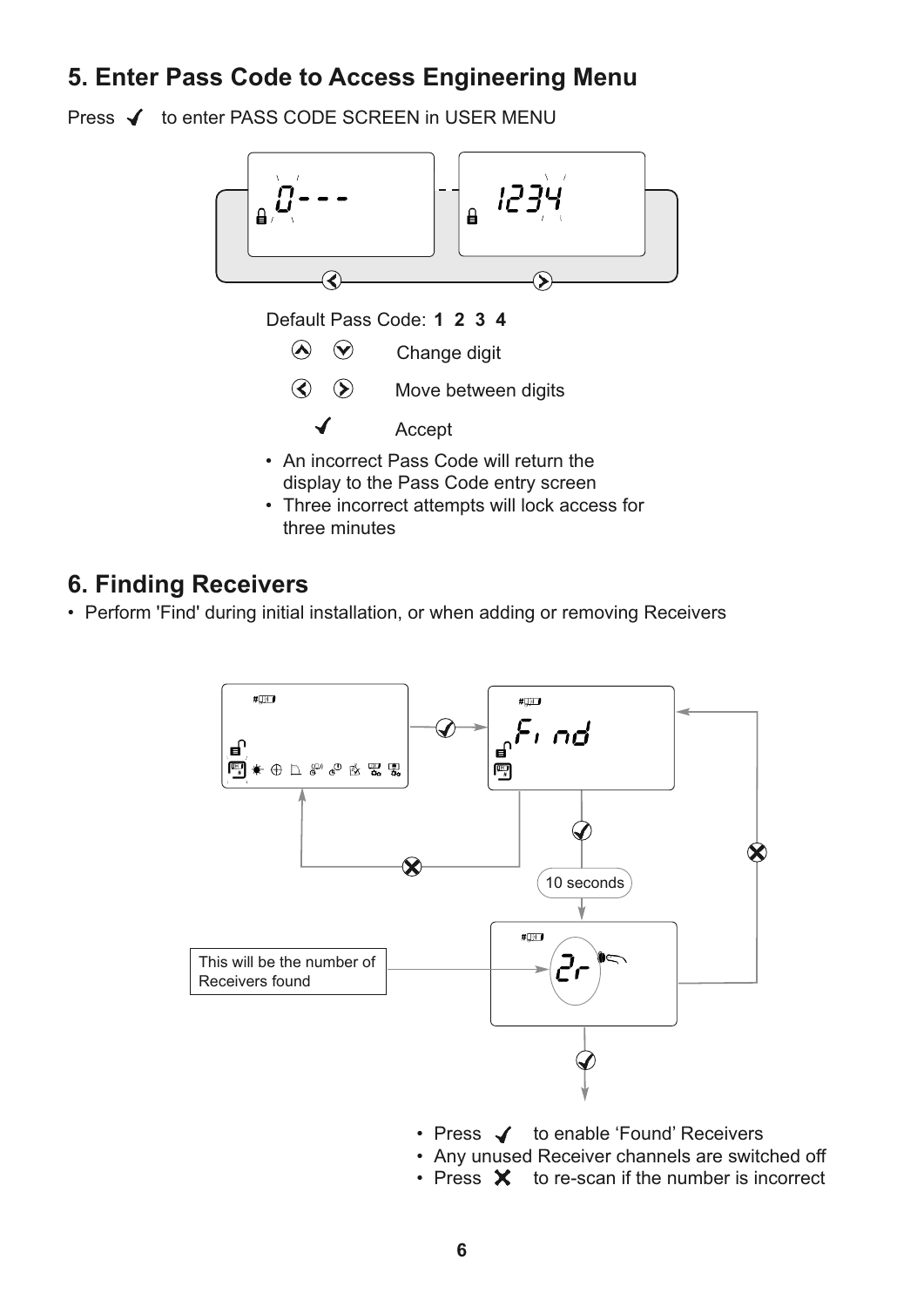### **7. Select Receiver to be Accessed**

- All Receivers need to be aligned separately
- Steps 8 and 9 explain how to align individual Receivers



#### **8. LASER Targeting**

- The LASER in the Receiver head is used to align the Receiver with the Transmitter.
- The LASER can be activated using the button on the Receiver head whilst in Engineering Menu, or via the LASER icon in the ENGINEERING MENU as shown below.
- Move the LASER as close to the Transmitter as possible, by moving the Receiver's thumbwheels
- The system will signal Fault while in this mode



If it is not possible to see the LASER because of the installation environment (for example, if there is high ambient light) then align the Receiver by eye so that it is pointing at the Transmitter.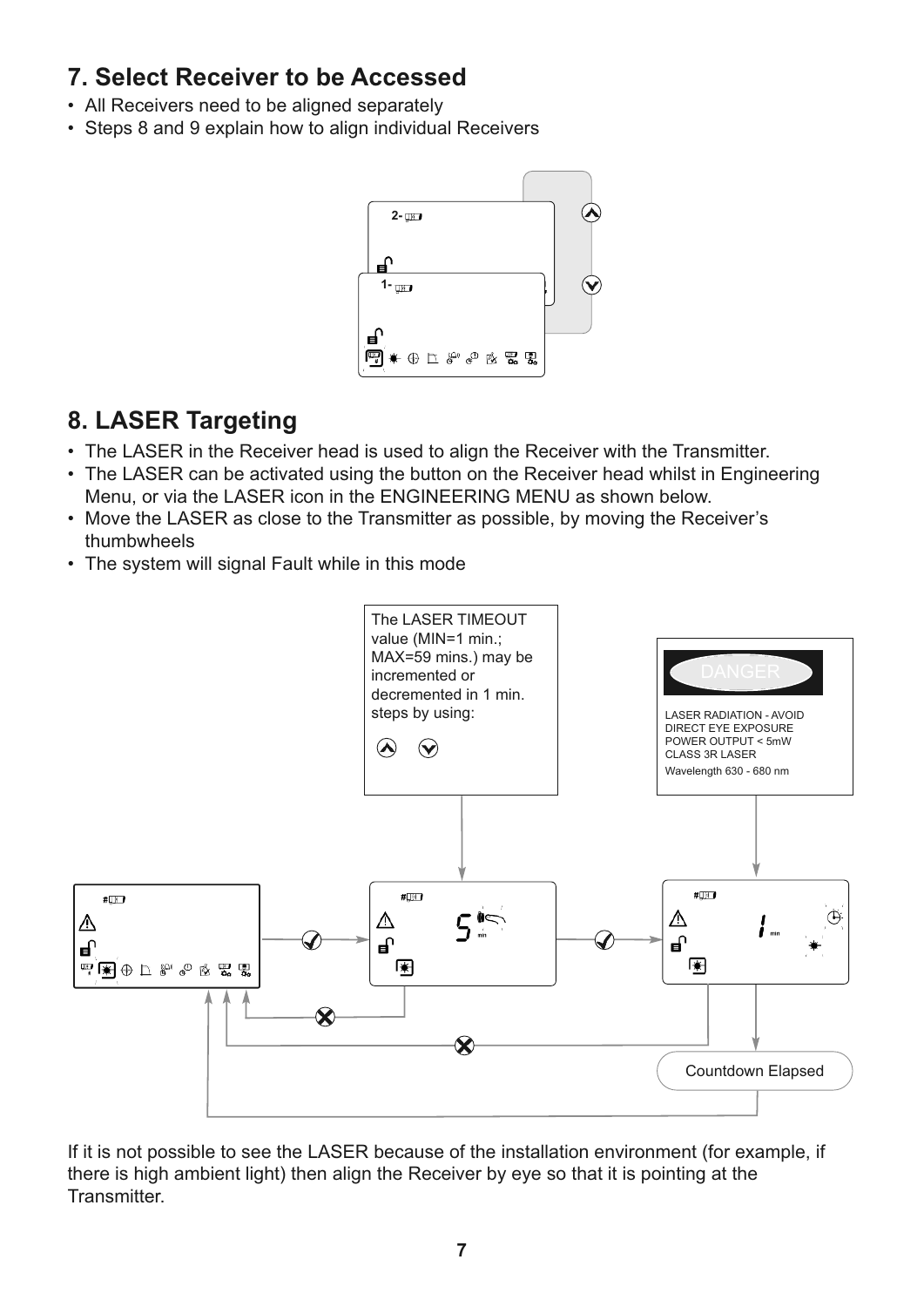## **9. Alignment**

#### **Step 1**

In installation mode you are centring the Transmitter beam onto the Receiver and the system is adjusting its power for optimum signal.

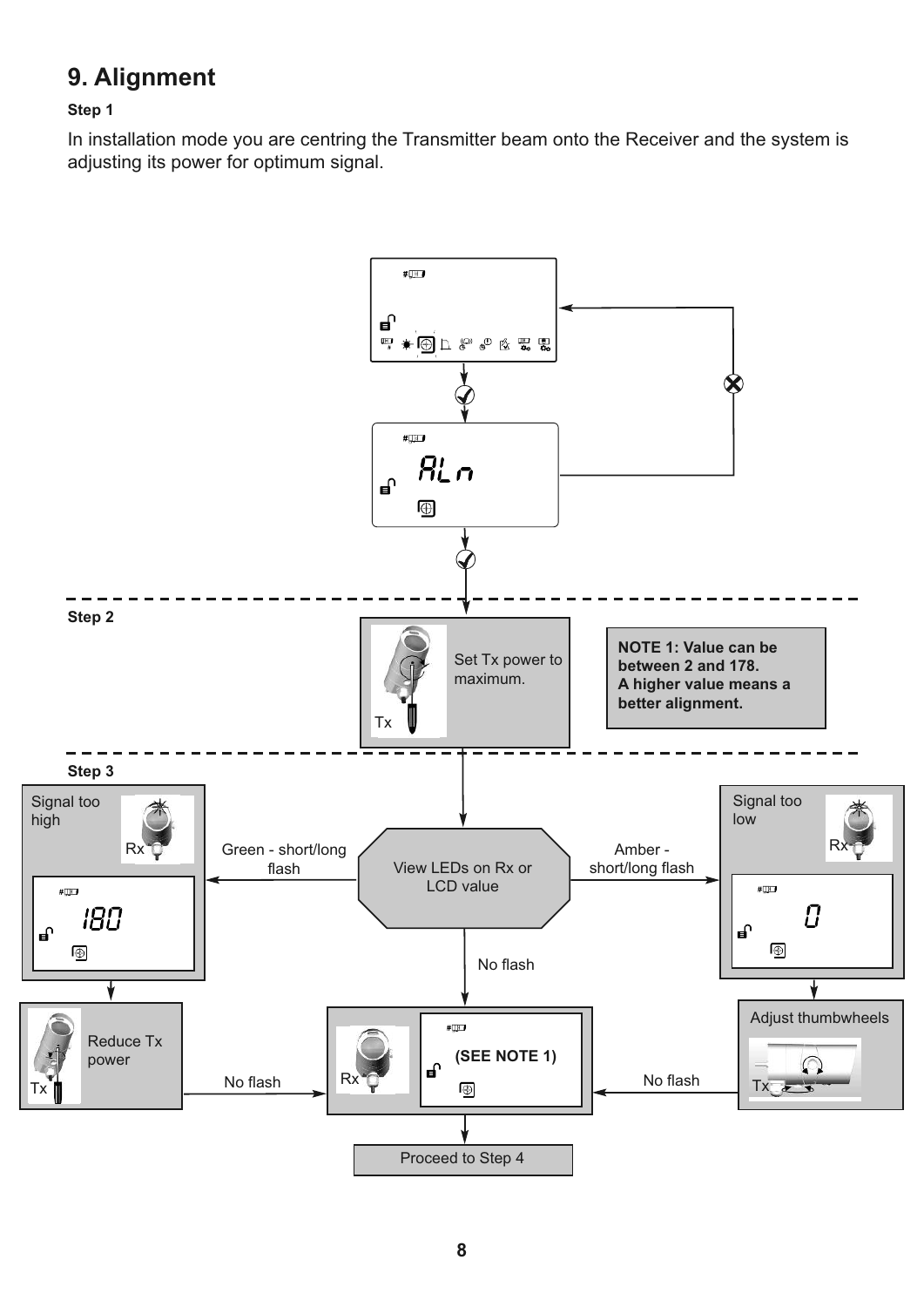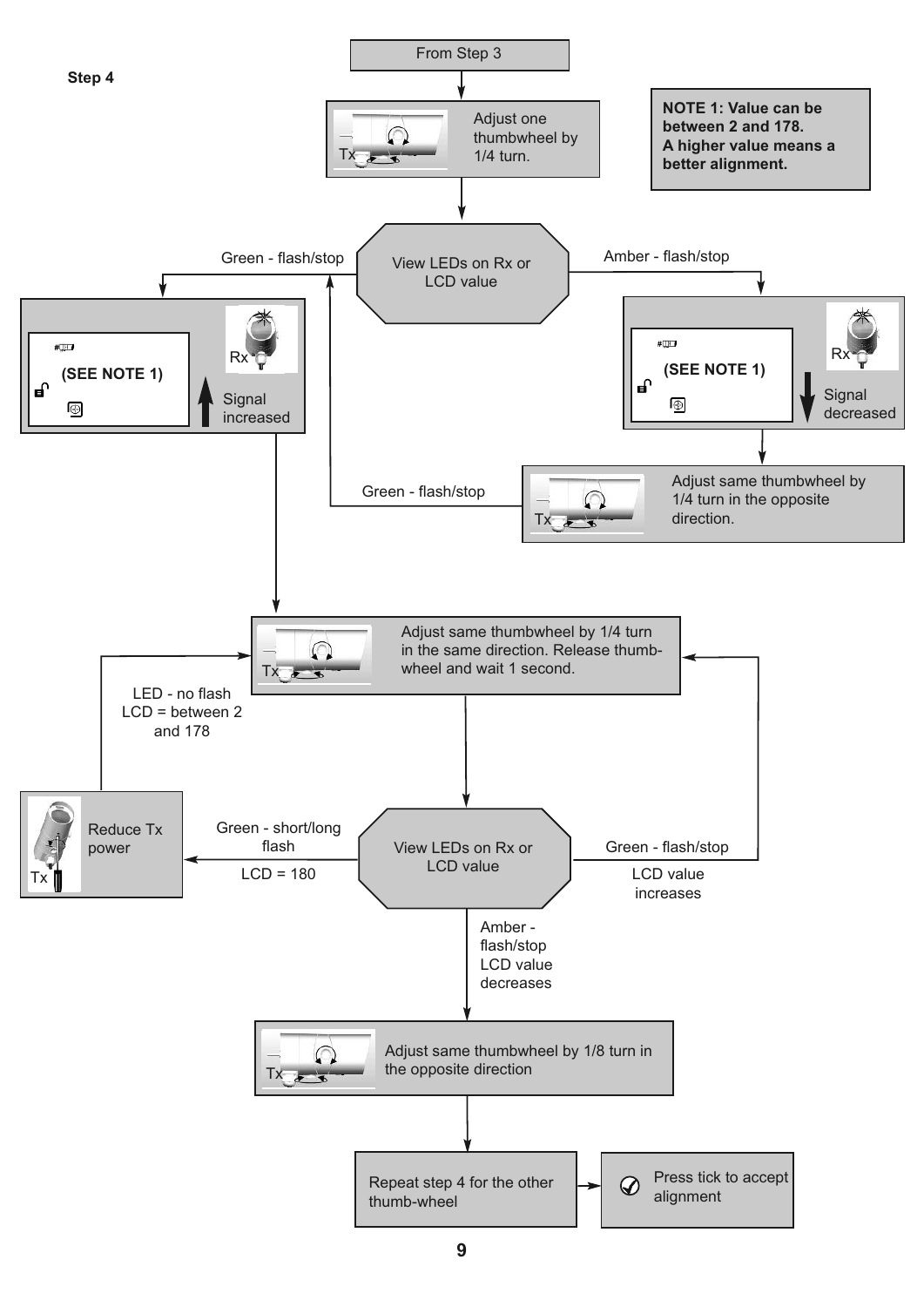### **10. Manual Fire and Fault Tests**

After installation or cleaning, it is recommended that a Manual Fire and Fault test is performed:

**Fire Test:** Slowly half-cover the Receiver. The Controller will indicate Fire after the Fire Delay Time.

Uncover the Receiver. The Controller will return to Normal state after approximately 5 seconds.

**Fault Test:** Completely cover the Receiver taking less than 2 seconds to do so. The Controller will indicate Fault after the Fault Delay time.

Uncover the Receiver. The Controller will return to Normal state after approximately 5 seconds.

### **11. Remote Fire Test**

The Remote Fire Test allows the user to perform a Fire Test from the System Controller.

The Remote Fire Test is acceptable for Fire Authority Acceptance and Routine Maintenance per UL 268-5.



**Receiver Fire LED Test** The Receiver will signal 'Fire', the System Controller will stay Normal.

Press  $\mathsf{\times}$  to exit without performing the test.

**Relay / Controller Wiring Test** The System Controller signals 'Fire' to the Fire Control Panel. Press  $\blacktriangledown$  or  $\blacktriangledown$  to exit.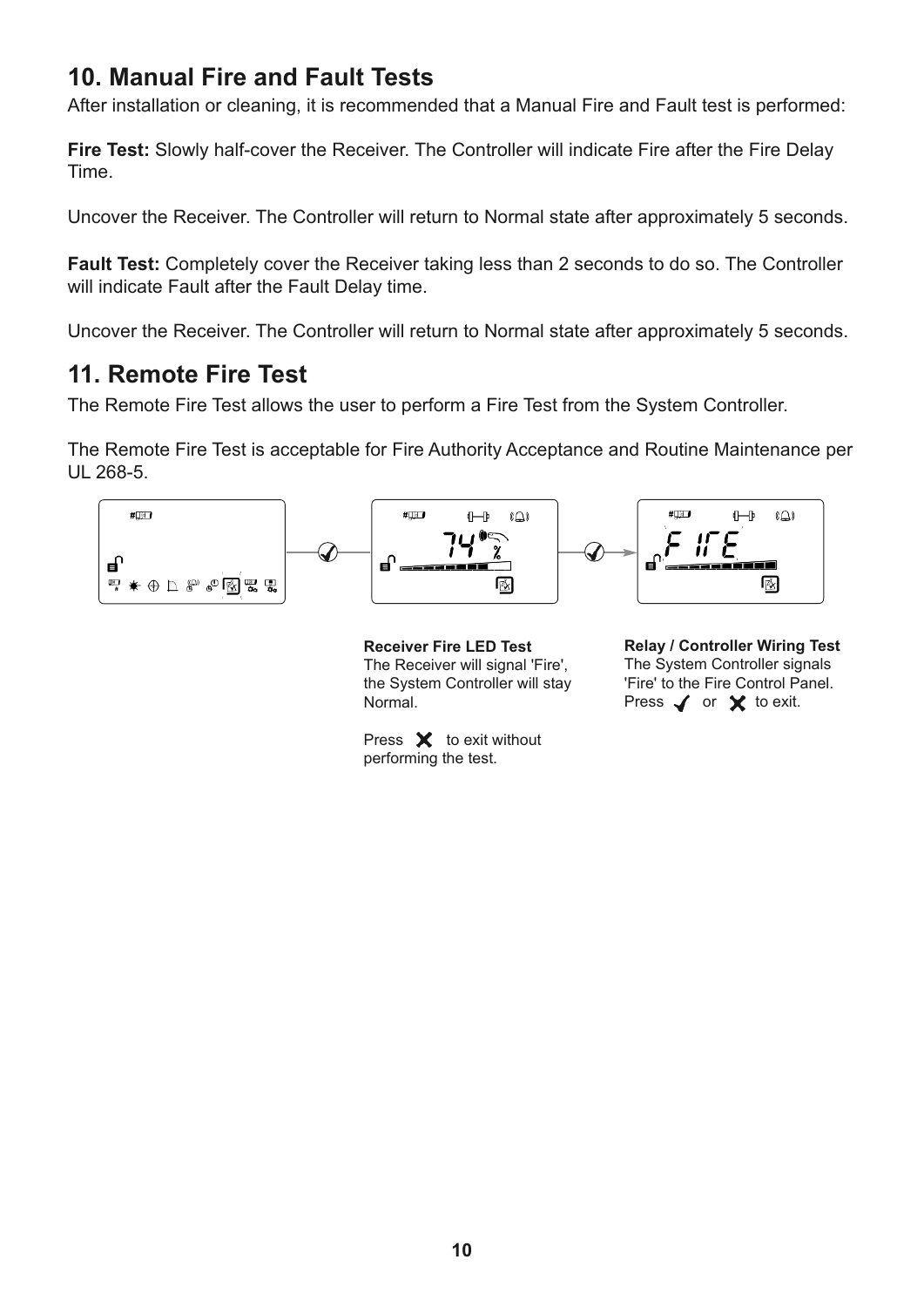## **12. Fire Threshold**

This setting is the threshold at which the Receiver will detect a fire. Default factory setting=35%. (Set for each Receiver).



- Sensitivity can be adjusted in 1% steps by pressing up or down keys
- Press  $\checkmark$  to accept setting

#### **UL268 Fire Threshold Ranges:**

| Distance betweenTransmitter<br>and Receiver | Fire Threshold Range |  |  |
|---------------------------------------------|----------------------|--|--|
| $5 - 10m(16.4 - 32.8 ft)$                   | 25%                  |  |  |
| 10 - 20m $(32.8 - 65.6$ ft)                 | $25 - 30%$           |  |  |
| 20 - 40m (65.6 - 131.2 ft)                  | $25 - 45%$           |  |  |
| 40 - 60m (131.2 - 196.8 ft)                 | $35 - 60%$           |  |  |
| $60 - 80$ m (196.8 - 262.5 ft)              | $45 - 60%$           |  |  |
| 80 - 100m (262.5 - 328.1 ft)                | $55 - 60%$           |  |  |
| 100 - 120m (328.1 - 393.7 ft)               | 60%                  |  |  |

#### **EN Approved Sensitivity Ranges:**

Complies with EN54-12 for sensitivity levels between 25% and 35%, with a maximum delay to fire of 20 seconds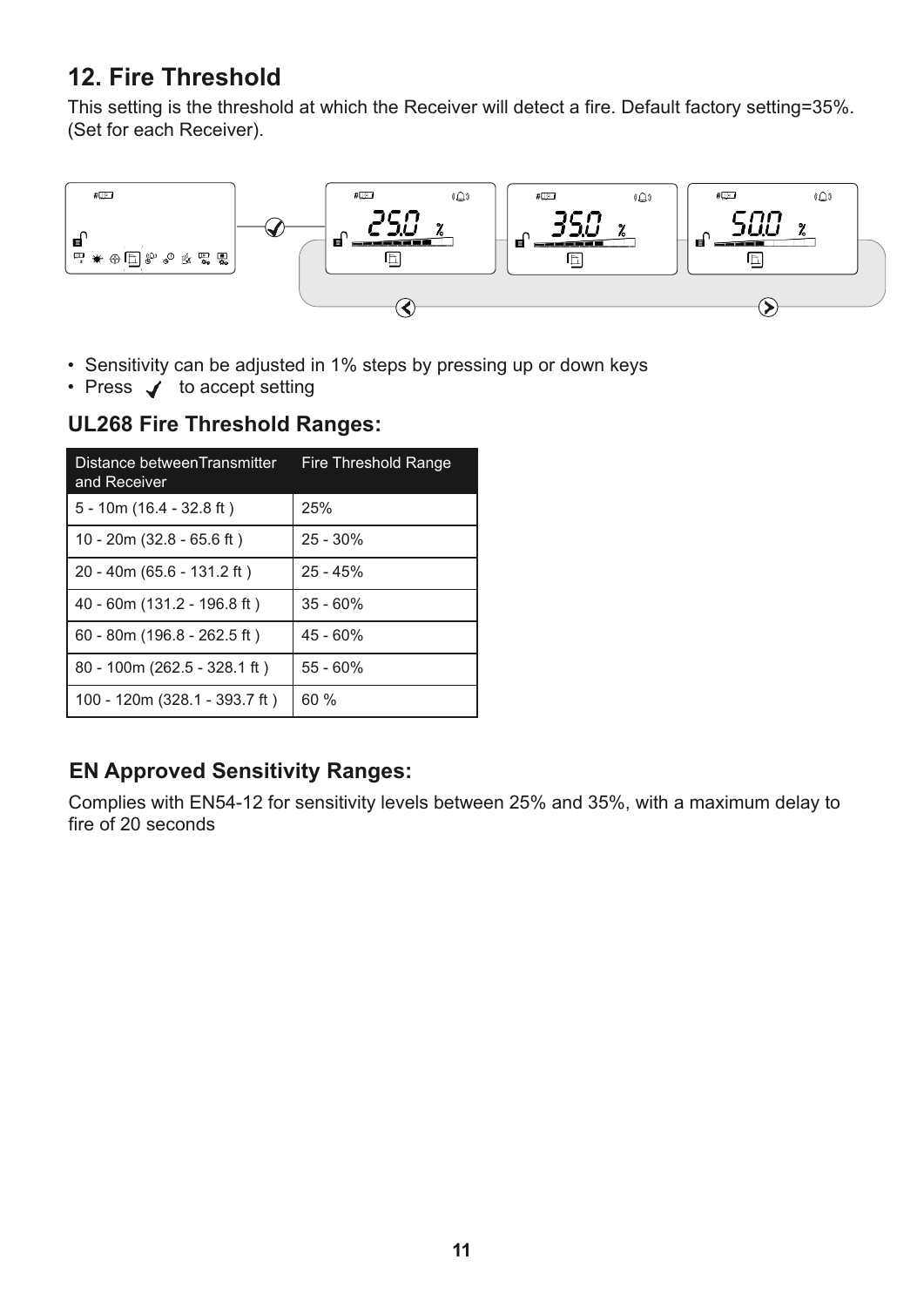### **13. Delay To Fire**

This setting is the delay the System Controller uses before signalling a FIRE condition to the Fire Control Panel. Default factory setting=10 seconds.

(Set for each Receiver).



### **14. Delay To Fault**

This setting is the delay the System Controller uses before signalling a FAULT condition to the Fire Control Panel. Default factory setting=10 seconds.

(Set for each Receiver).



## **15. Latching/Non-Latching Mode**

In Latching Mode the system will stay in Fire condition after the fire clears. In Non-Latching Mode the system will automatically return to normal condition after the fire clears

Default factory setting=Non-Latching (Set for each Receiver).



To clear a latched fire, apply 5-40V to the External Reset terminal, enter the passcode, or power cycle for 20s.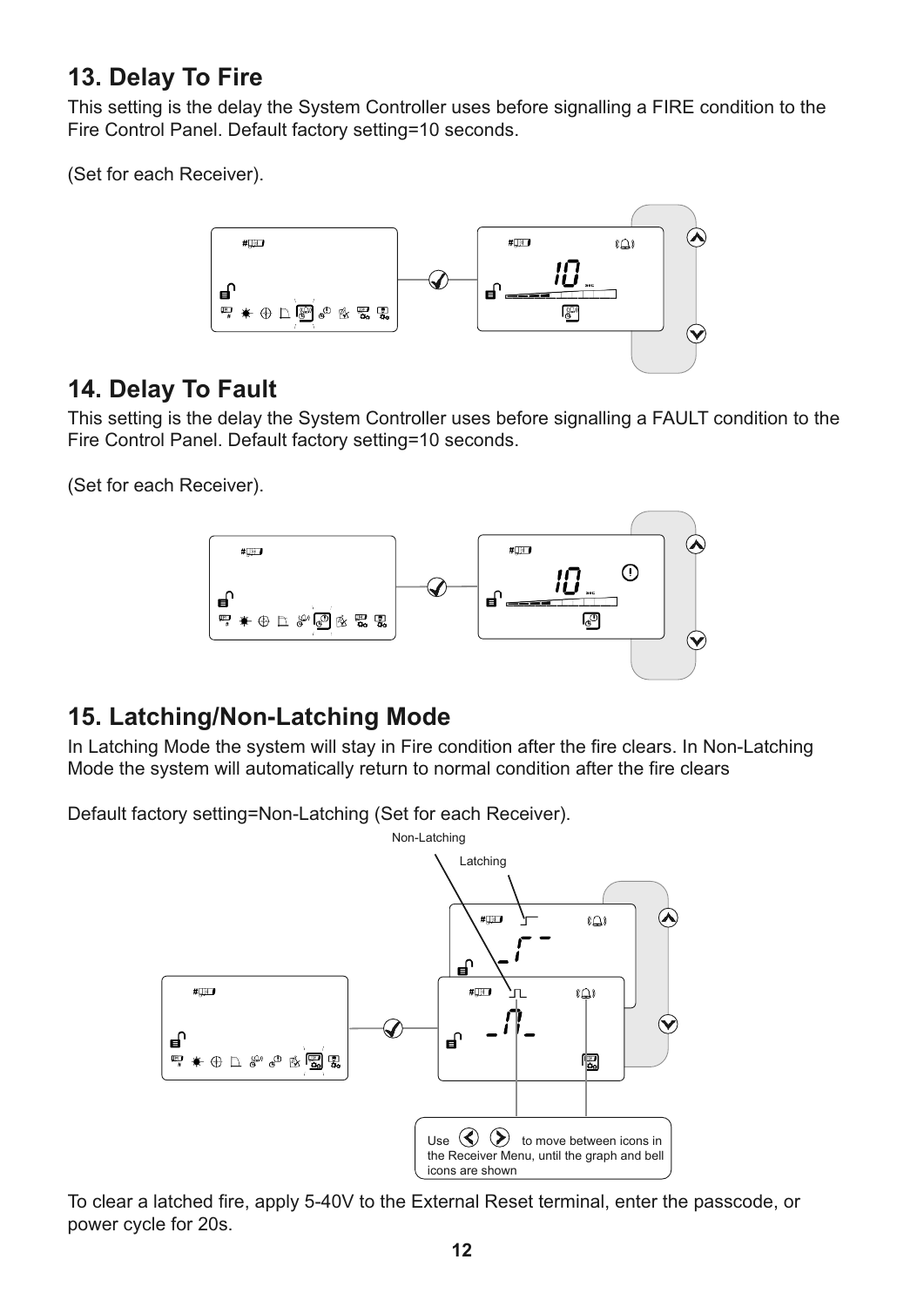## **16. Cleaning The System**

The system will automatically compensate for dust build-up by changing the Compensation Level. However, it is recommended that the Receiver lenses are cleaned periodically with a soft lint-free cloth.

The system should be isolated from the Fire Control Panel before cleaning takes place. After cleaning, verify that the system is operating normally by following the Alignment procedure and the Fire and Fault Tests described in this User Guide.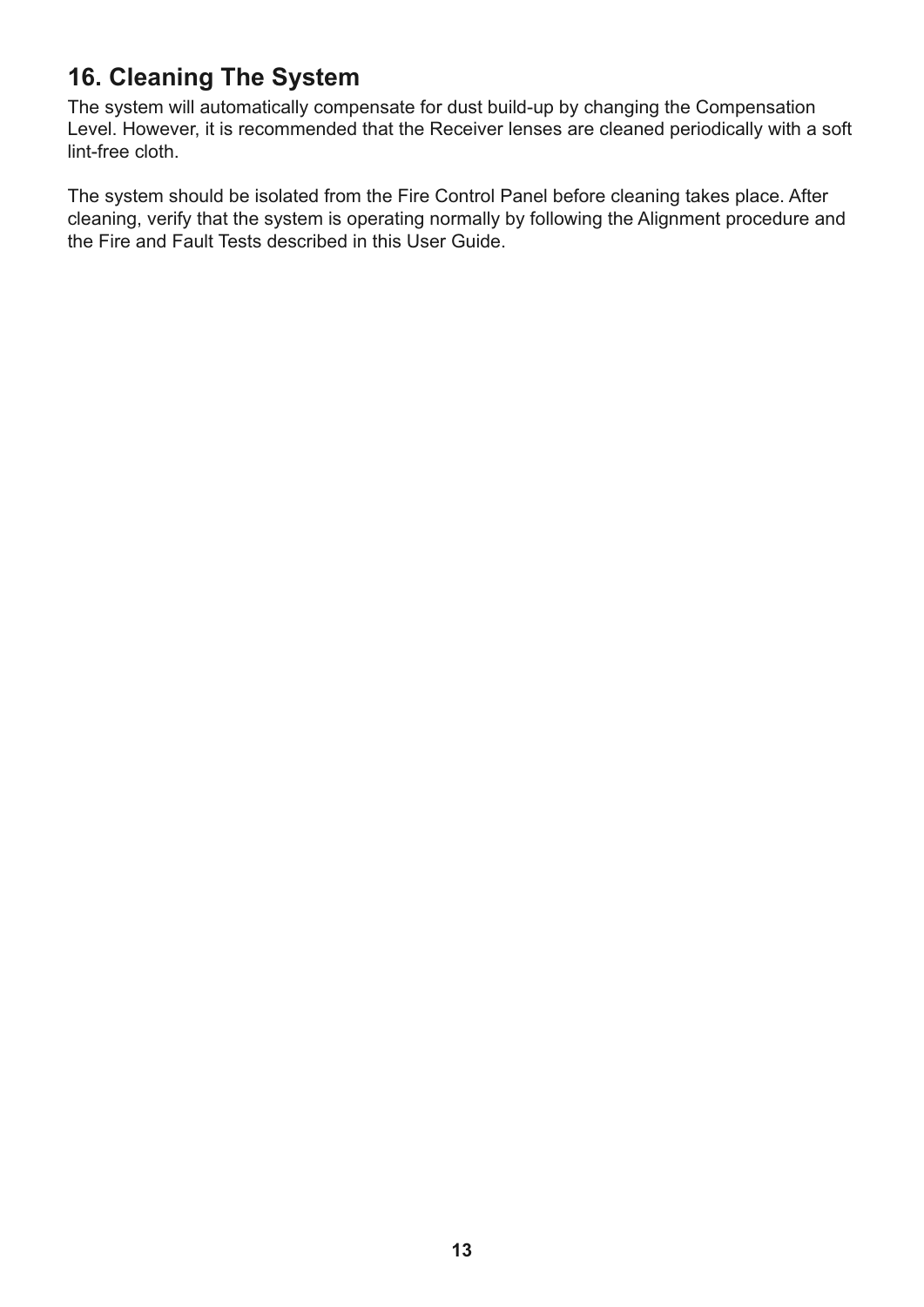# **17. Troubleshooting**

| $E-00$ | AIM not recognised                                                          | Refer to manufacturer for further technical<br>assistance                                                                                                                   |  |  |  |
|--------|-----------------------------------------------------------------------------|-----------------------------------------------------------------------------------------------------------------------------------------------------------------------------|--|--|--|
| $E-01$ | <b>Receiver Communications Fault</b>                                        | Check wiring between Controller and<br>Receiver                                                                                                                             |  |  |  |
| $E-02$ | 'Find' not successfully executed                                            | Follow 'Find' process                                                                                                                                                       |  |  |  |
| $E-03$ | <b>Compensation limit reached</b>                                           | Clean and re-align system                                                                                                                                                   |  |  |  |
| $E-04$ | Receiver missed too many readings, or lost<br>sync with the Transmitter     | Ensure clear line of sight from Transmitter to<br>Receiver                                                                                                                  |  |  |  |
| $E-05$ | <b>Receiver is not aligned</b>                                              | Follow alignment procedure                                                                                                                                                  |  |  |  |
| $E-06$ | <b>Rapid Obscuration Fault</b>                                              | Ensure clear line of sight from Transmitter to<br>Receiver                                                                                                                  |  |  |  |
| $E-07$ | <b>Signal High Fault</b>                                                    | Ensure there is no stray light from another source                                                                                                                          |  |  |  |
| $E-15$ | Signal too low at end of alignment                                          | Ensure clear line of sight from Transmitter to<br>Receiver. Ensure alignment of Transmitter AND<br>Receiver. Do not exit whilst alignment status LEDs<br>are still flashing |  |  |  |
| $E-16$ | Signal too high at end of alignment                                         | Follow alignment procedure again. Do not exit<br>whilst alignment status LEDs are still flashing                                                                            |  |  |  |
| $E-18$ | Short circuit detected on communications<br>between Controller and Receiver | Check wiring between Controller and Receiver                                                                                                                                |  |  |  |
| $E-19$ | IR signal integrity fault                                                   | Check there are no strong sources of light near the<br>Receiver, or direct sunlight                                                                                         |  |  |  |
| $E-20$ | <b>Ambient light fault</b>                                                  | Check there are no strong sources of light near the<br>Receiver, or direct sunlight                                                                                         |  |  |  |
| $E-21$ | <b>Power too low fault</b>                                                  | Check power supply to Controller                                                                                                                                            |  |  |  |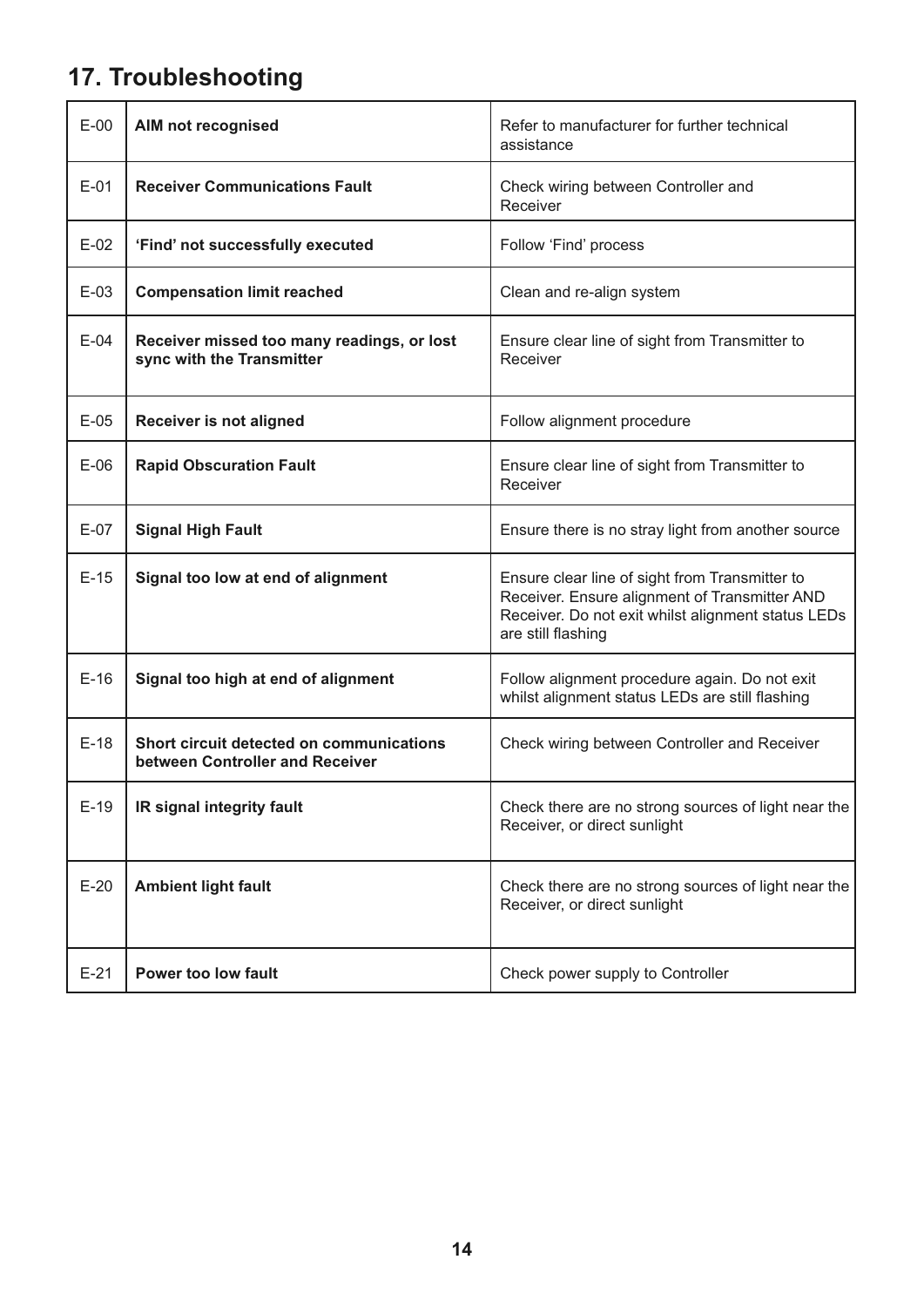# **18. Technical Specifications**

| Parameter                                                                | Value                                                                                            |  |  |
|--------------------------------------------------------------------------|--------------------------------------------------------------------------------------------------|--|--|
| Operating Distance between Transmitter and Receiver                      | $5 - 120m$                                                                                       |  |  |
| <b>Operating Voltage Range</b>                                           | 12 to 36V DC +/- 10%                                                                             |  |  |
| <b>Transmitter Current</b>                                               | 8mA                                                                                              |  |  |
| Quiescent Current (Controller with 1 or 2 Receivers)                     | 14mA                                                                                             |  |  |
| Alarm Current (Controller with 1 or 2 Receivers)                         | 14 <sub>m</sub> A                                                                                |  |  |
| Fault Current (Controller with 1 or 2 Receivers)                         | 14 <sub>m</sub> A                                                                                |  |  |
| <b>Power Down Reset Time</b>                                             | >20 seconds                                                                                      |  |  |
| Fire and Fault Relay Contacts                                            | VFCO 2A@ 30 Volts DC, resistive                                                                  |  |  |
| Maximum Cable Length (Controller to Receiver)                            | 100m                                                                                             |  |  |
| Cable Gauge                                                              | 24 - 14 AWG<br>$0.5 - 1.6$ mm                                                                    |  |  |
| <b>Operating Temperature</b>                                             | -10°C to +55°C (non-condensing)- EN<br>-20°C to +55°C (non-condensing)- UL                       |  |  |
| Storage Temperature                                                      | -40°C to +85°C (non-condensing)                                                                  |  |  |
| Receiver Tolerance to Beam Misalignment at 25% sensitivity               | $± 2.5^\circ$                                                                                    |  |  |
| Transmitter Tolerance to Beam Misalignment at 25% sensitivity $\pm$ 0.7° |                                                                                                  |  |  |
| Fire Threshold Range                                                     | $0.45 - 3.98$ dB<br>$10 - 60%$                                                                   |  |  |
| Delays to Fire and Fault                                                 | 2-30s, individually selectable                                                                   |  |  |
| Optical Wavelength                                                       | 850nm                                                                                            |  |  |
| Rapid Obscuration Fault Threshold                                        | 85%                                                                                              |  |  |
| <b>LED Indications - Control Unit</b>                                    | Red = Fire (one for each Receiver)<br>Amber = Fault (one for each Receiver)<br>Green = System OK |  |  |
| <b>LED Indications - Receiver</b>                                        | Red = Fire. Green and Amber indication LEDs for<br>single-person alignment                       |  |  |
| <b>IP Rating</b>                                                         | <b>IP54</b>                                                                                      |  |  |
| Relative Humidity (Max.)                                                 | 93%, (non-condensing)                                                                            |  |  |
| <b>CPD Reference</b>                                                     | 0786-CPD-21162                                                                                   |  |  |
| UL File                                                                  | S3417 (volume 6)                                                                                 |  |  |
| Housing Construction (Controller/Transmitter/Receiver)                   | UL94 V0 PC                                                                                       |  |  |

| <b>Dimensions</b>      | Width,<br>$mm$ (in) | Height,<br>$mm$ (in) | Depth,<br>$mm$ (in) | Weight,<br>kg (lb)           |
|------------------------|---------------------|----------------------|---------------------|------------------------------|
| <b>Control Unit</b>    | 202.7 (7.98)        | 124(4.9)             | 71.5 (2.82)         | 0.606(1.34)                  |
| Transmitter & Receiver | 77.6 (3.05)         | 77.6(3.05)           | 160(6.3)            | 0.207(0.46)<br>inc. brackets |